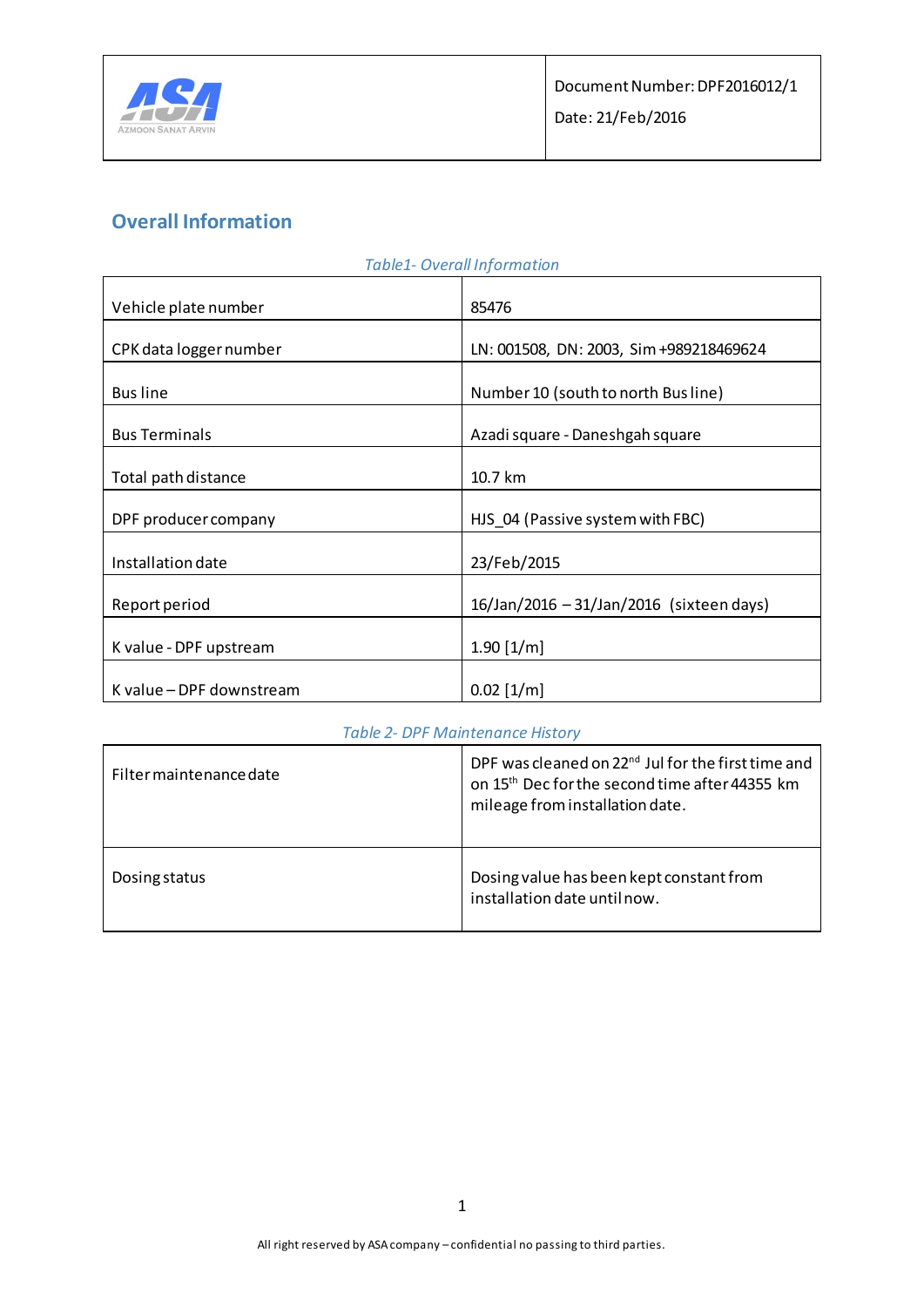

| Bus mileage (from DPF installation date)            | 50558 km             |
|-----------------------------------------------------|----------------------|
|                                                     |                      |
| Bus mileage over the period                         | 1163 km              |
|                                                     |                      |
| Working days over the period                        | 16 days              |
| Stop days                                           | 3 days               |
| Data logger working days                            | 13 days              |
|                                                     |                      |
| Working hours over the period                       | 190 hours 46 minutes |
| Average working hours per day (including stop days) | 11 hours 55 minutes  |
|                                                     |                      |
| Bus average speed                                   | $6.1$ km/hr          |
|                                                     |                      |
| idle speed time to all working time ration          | 72.1%                |
| Total Bus fuel consumption over the period          | 650 lit              |
|                                                     |                      |
| Fuel consumption per hour                           | 3.41 lit/hr          |
| Average fuel consumption                            | 0.56 lit/km          |
|                                                     |                      |
| Total Bus additive consumption over the period      | 0.32 lit             |
| Average additive consumption                        | 275 cc/km            |
|                                                     |                      |
| Additive consumption to fuel ration                 | 492 cc/1000lit       |

### *Table 3- Fuel and Additive Consumption Information*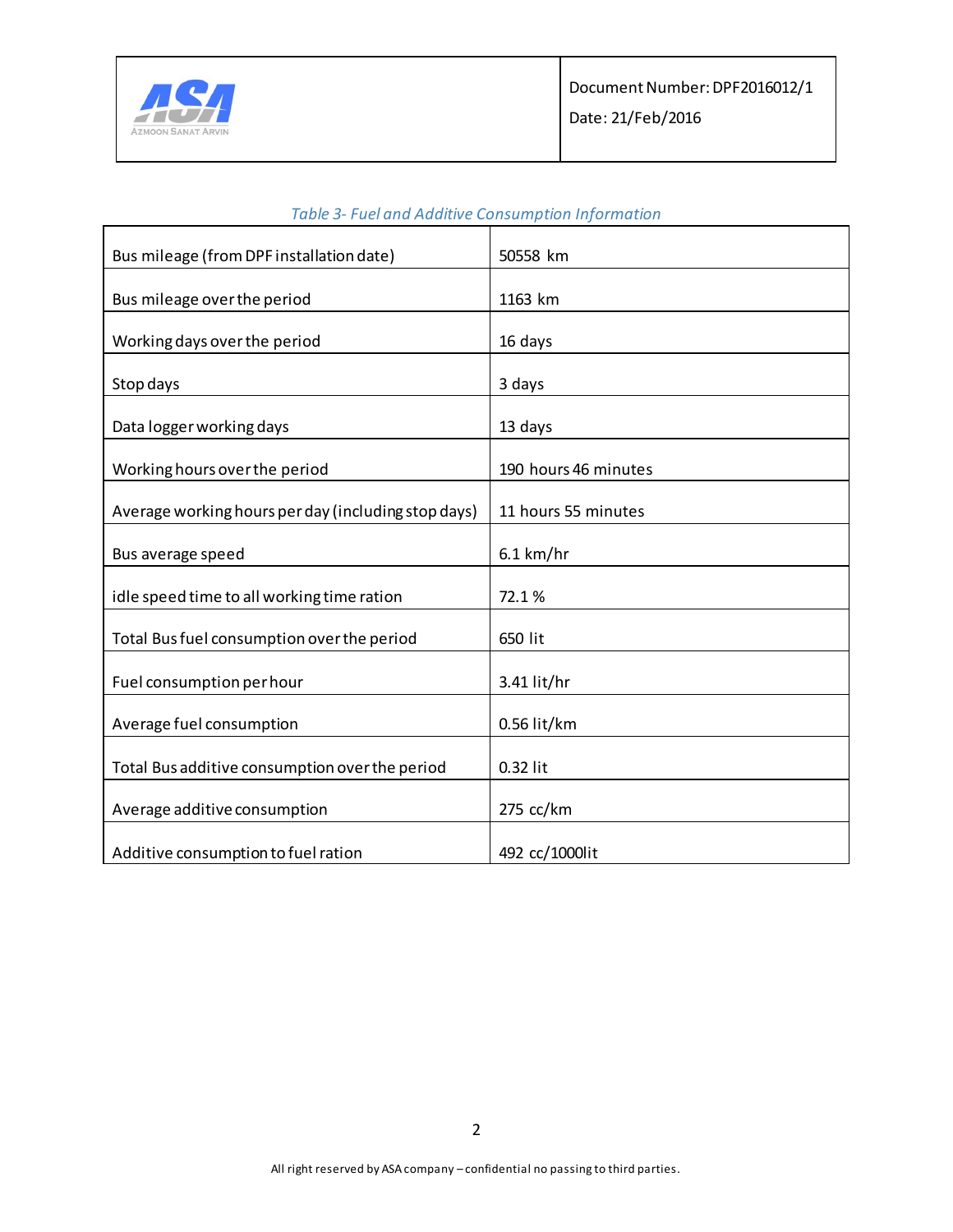



### **Temperature, Pressure and Engine Speed Overview**



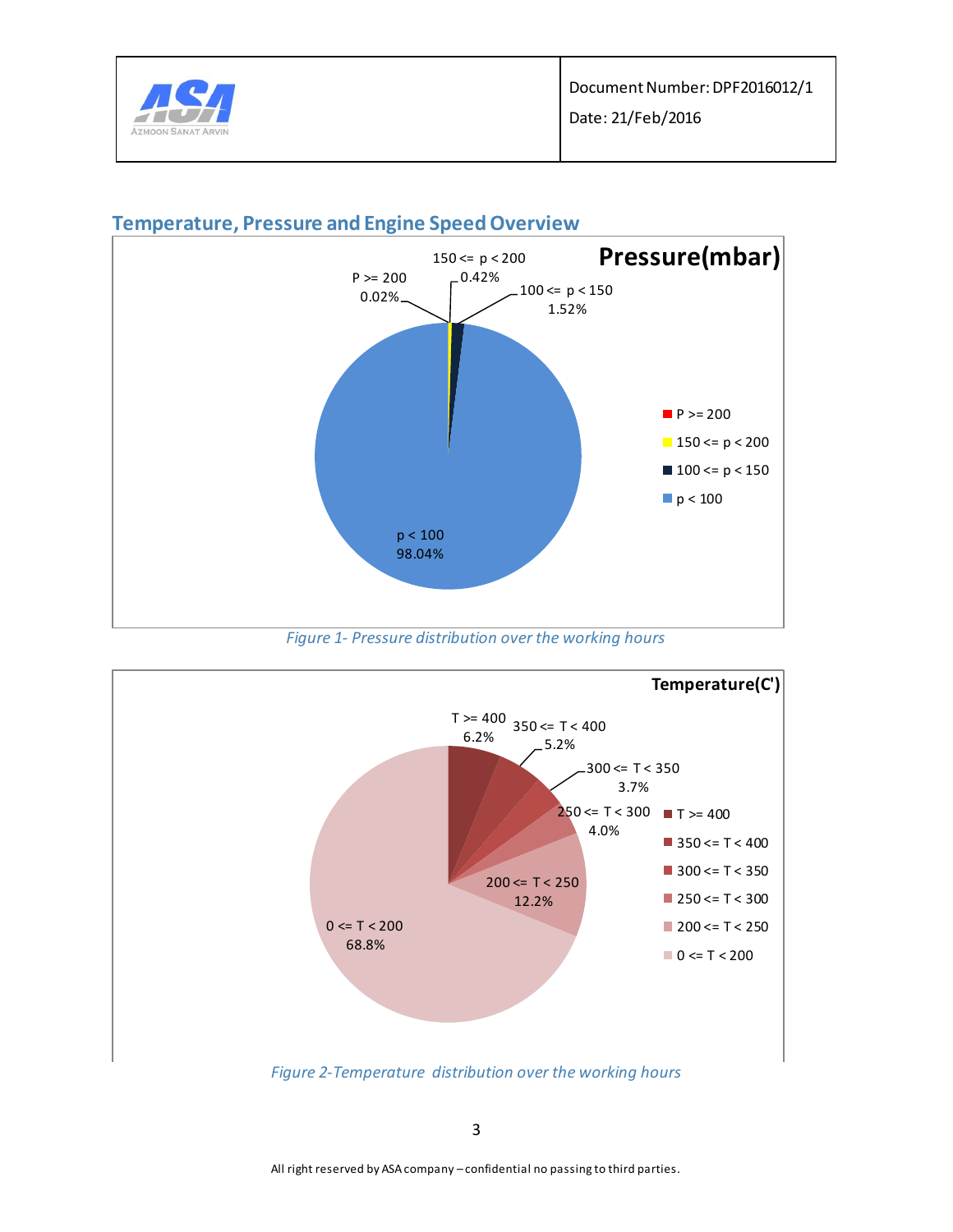

*Figure 3- Engine speed distribution over the working hours* 

#### *Table 4- Mean values*

| Mean temperature (C) | Mean pressure(mbar) | Mean engine speed(rpm) |
|----------------------|---------------------|------------------------|
| 194.92               | 16.41               | 721                    |

#### *Table 5- Mean values without idling*

| Mean temperature (C) | Mean pressure(mbar) | Mean engine speed(rpm) |  |
|----------------------|---------------------|------------------------|--|
| 280.75               | 37.96               | 1133                   |  |

#### *Table 6- Max-min values*

|        |         | Max-min temperature(C)   Max-min pressure(mbar)   Max-min engine speed(rpm) |
|--------|---------|-----------------------------------------------------------------------------|
| 586-50 | $237-0$ | 2672-272                                                                    |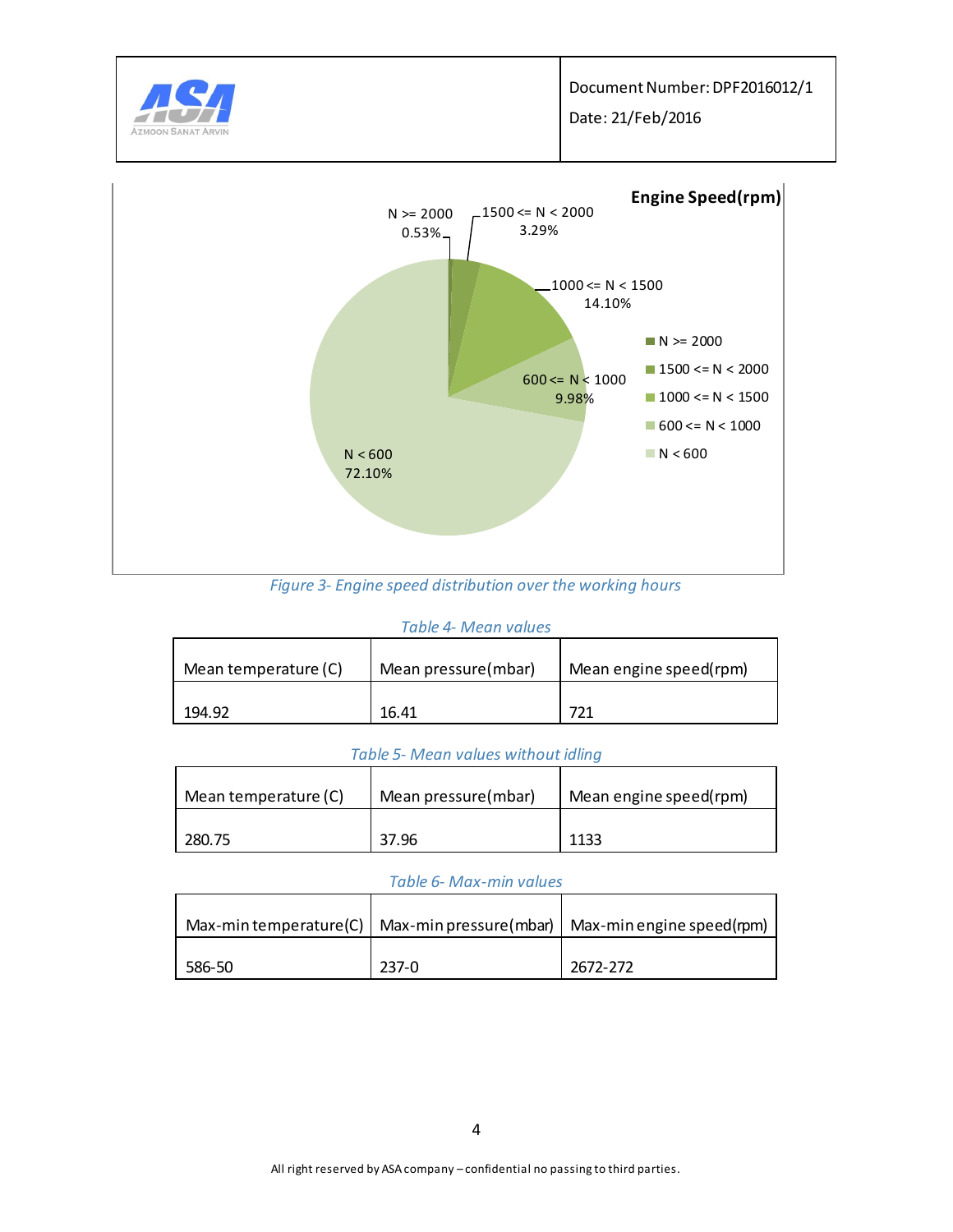

### **Detailed Pressure Analysis**



*Figure 4- Pressure distribution over the period*





Notice: backpressure distribution was shown into two diagrams. As obvious in figure 5, stopworking periods were eliminated and pressure was displayed along working hours.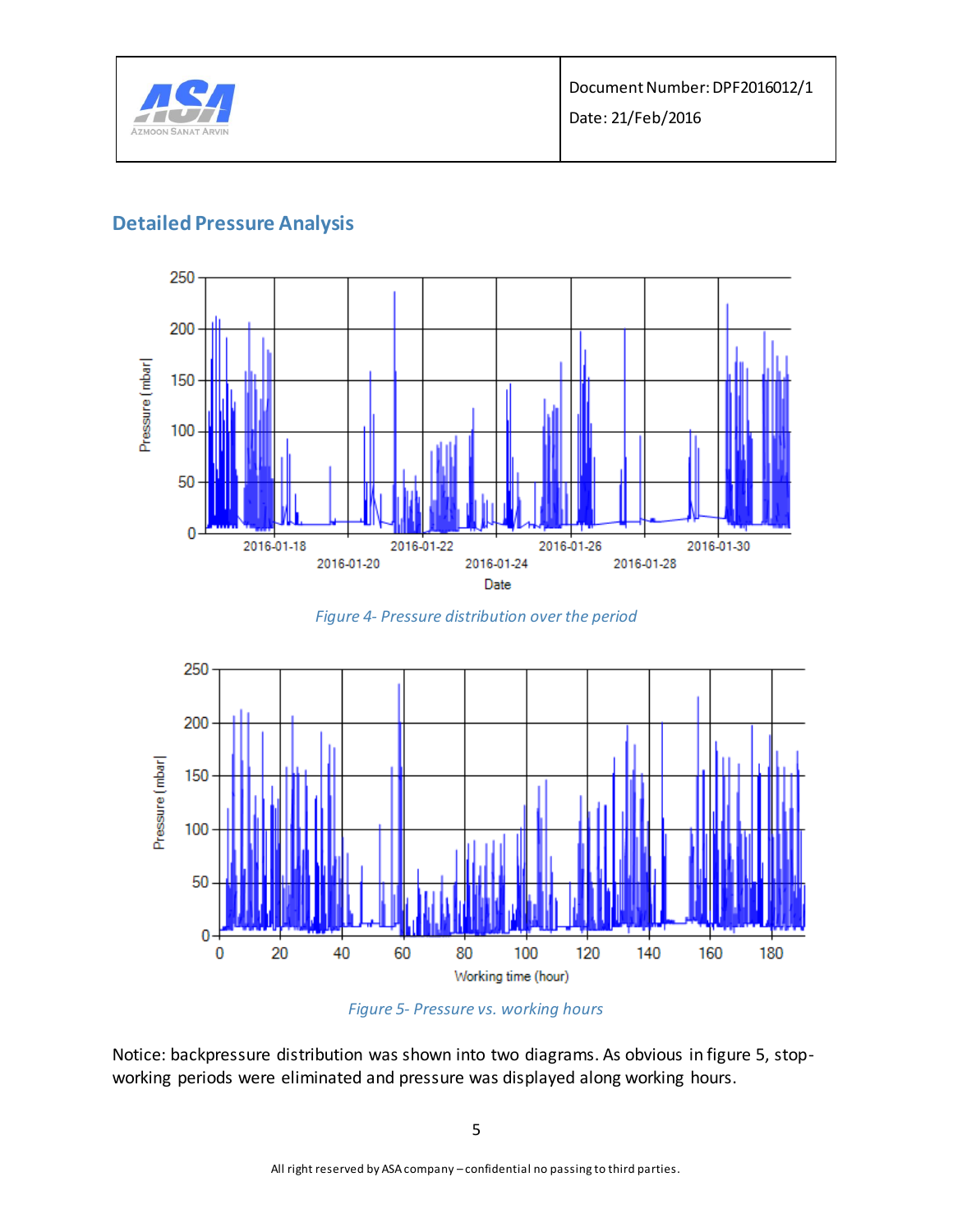

# **Detailed Temperature Analysis**



*Figure 6- Temperature distribution over the period*



*Figure 7- Temperature distribution over the period*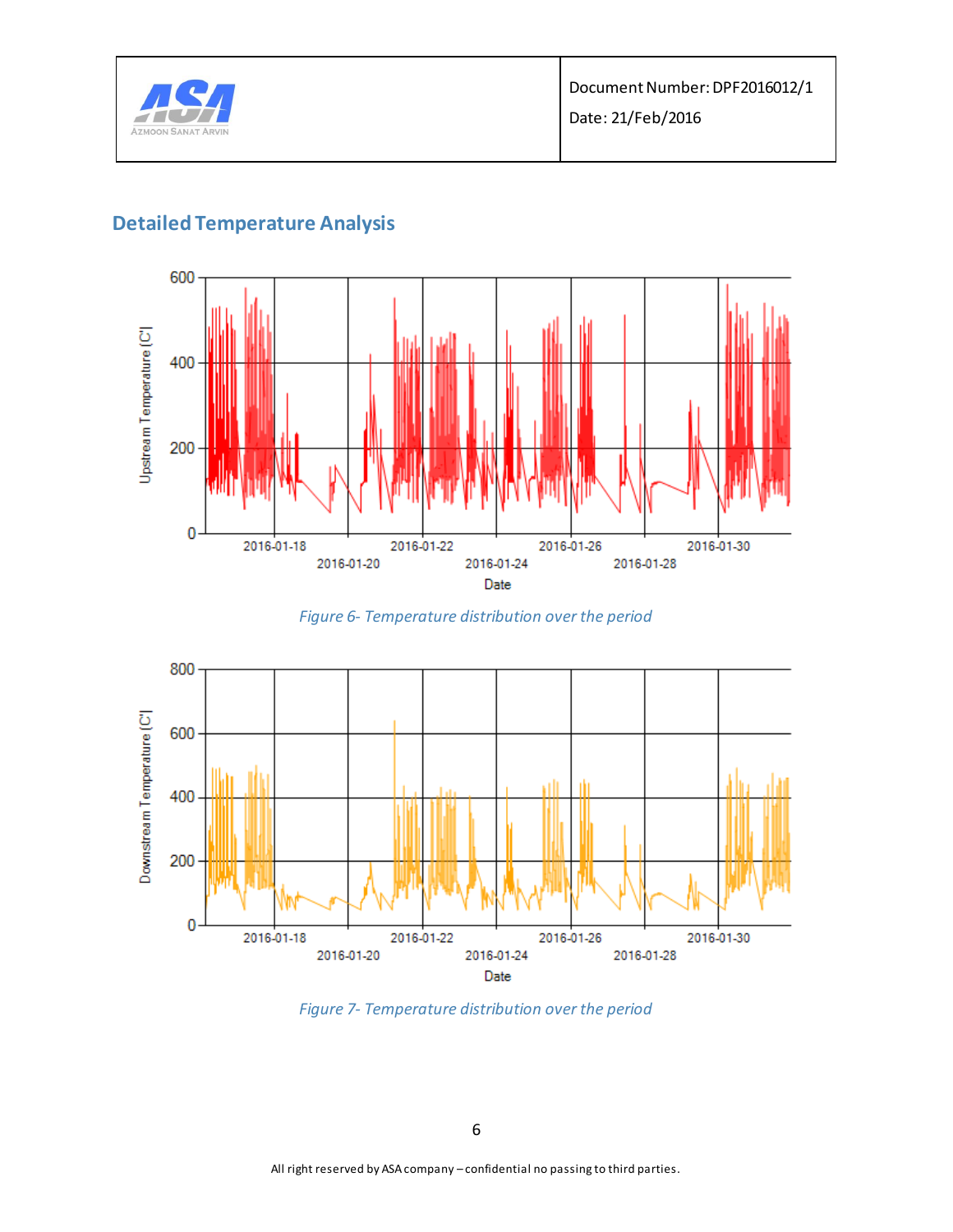







*Figure 9- Temperature vs. working hours*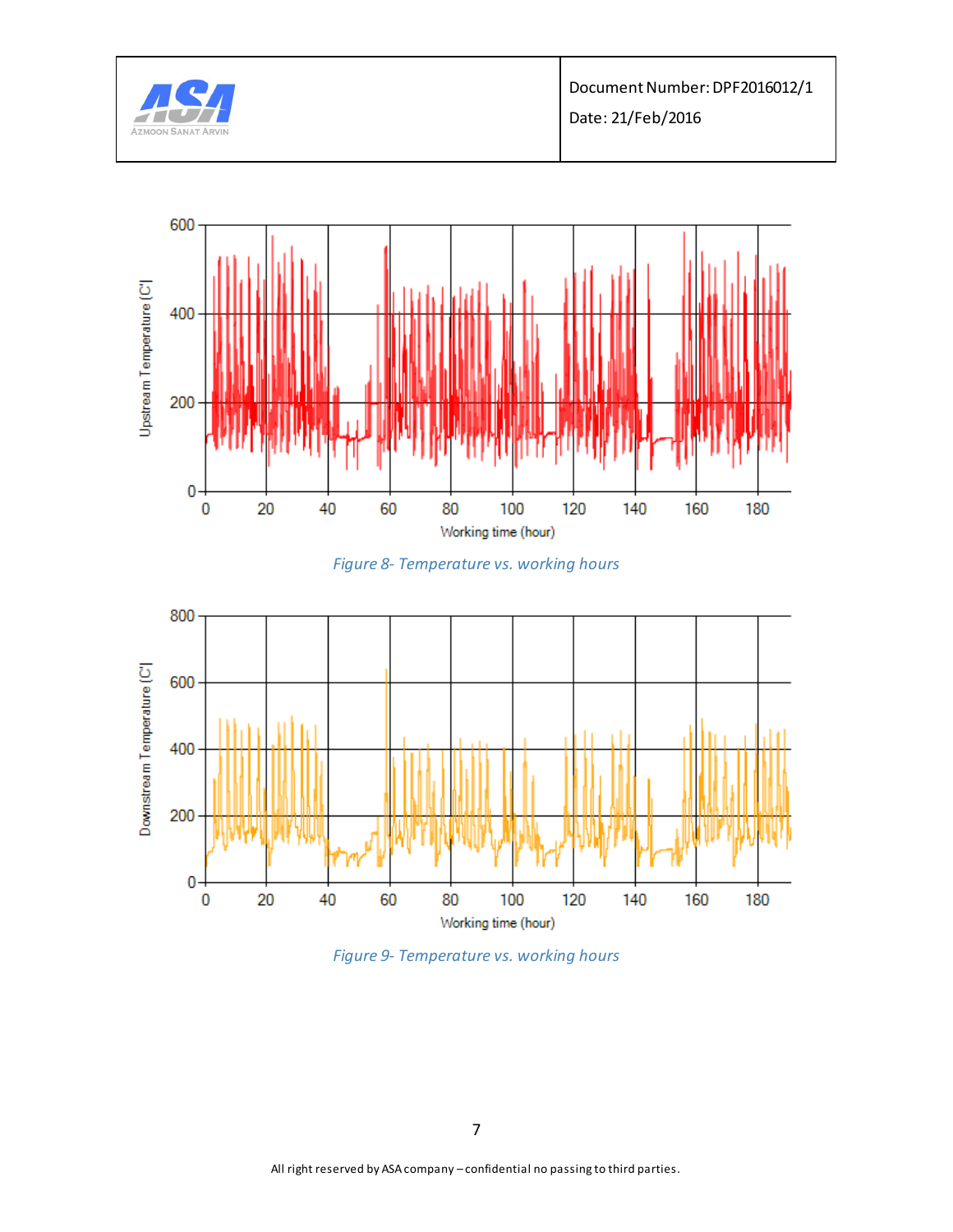

## **Engine Speed Diagrams**



*Figure 10- Engine speed distribution over the period* 



*Figure 11- Engine speed diagram for calculating CPK's working days*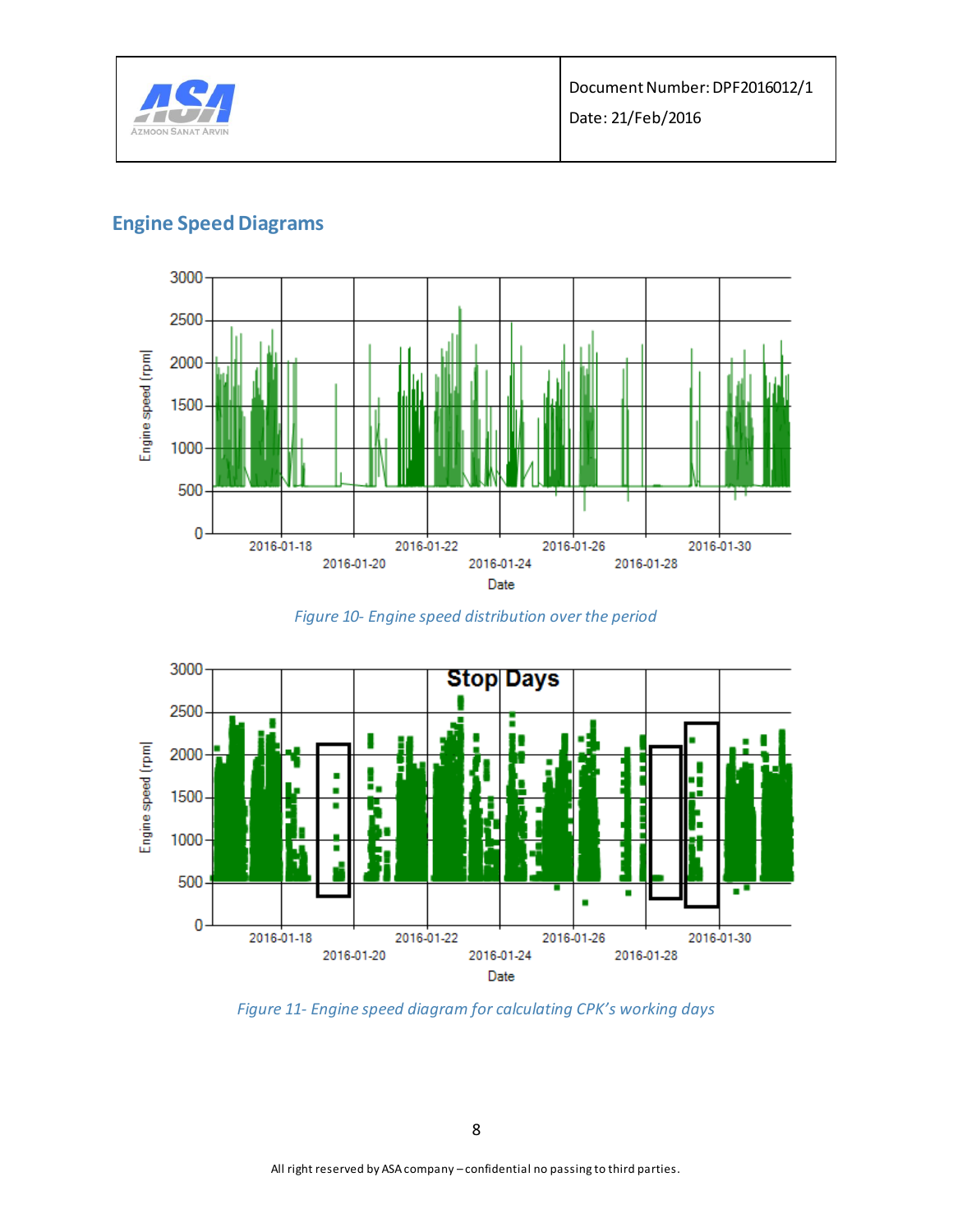



*Figure 12- Time diagram for calculating CPK's working days*

Notice: Data logger sampling time can be calculated from Figure 12. The lines parallel with Date axis show days without data logger data.





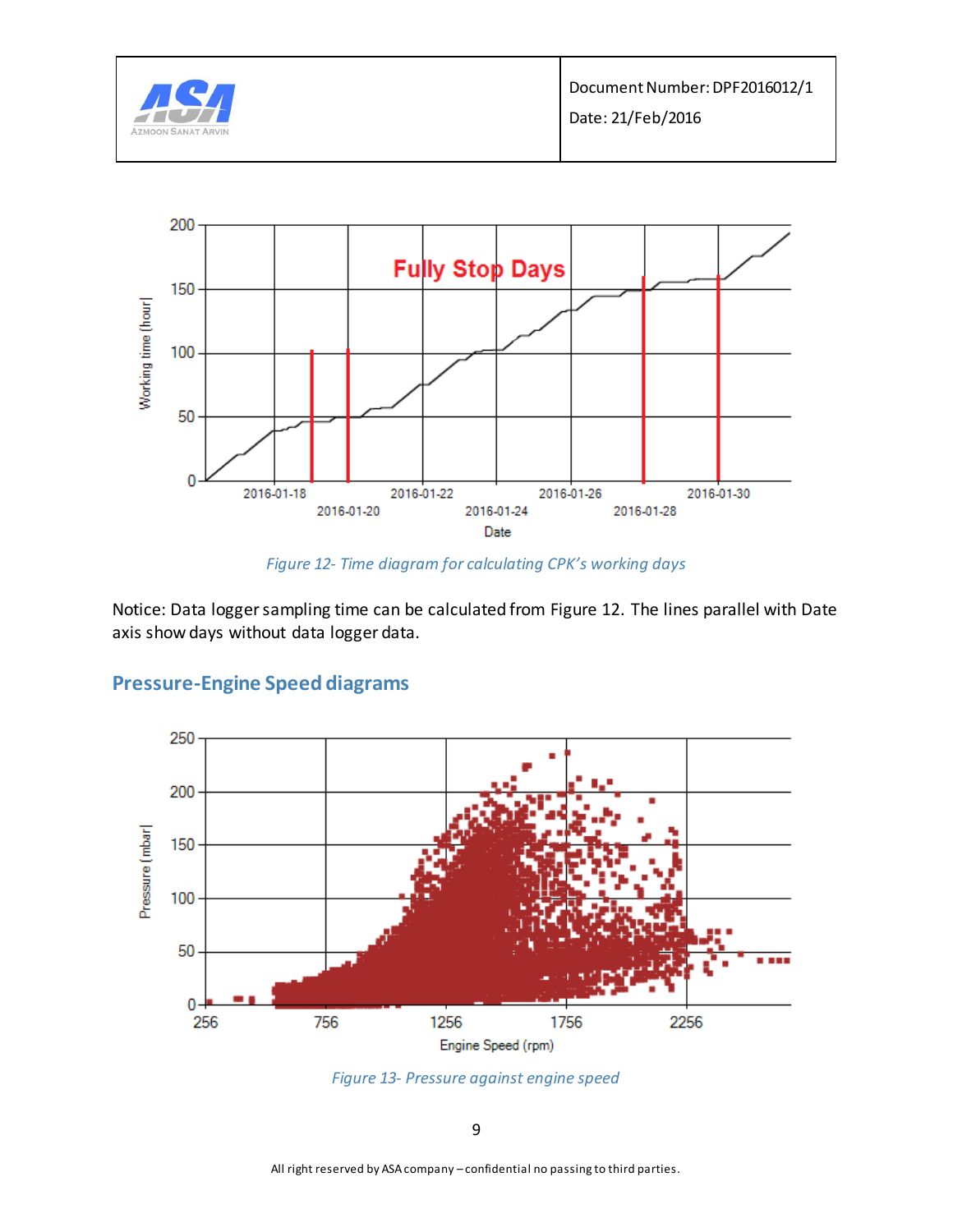

Document Number: DPF2016012/1

Date: 21/Feb/2016



*Figure 14- P, N distribution vs. working hours*

## **Temperature-Engine Speed diagrams**



*Figure 15- Temperature against engine speed*